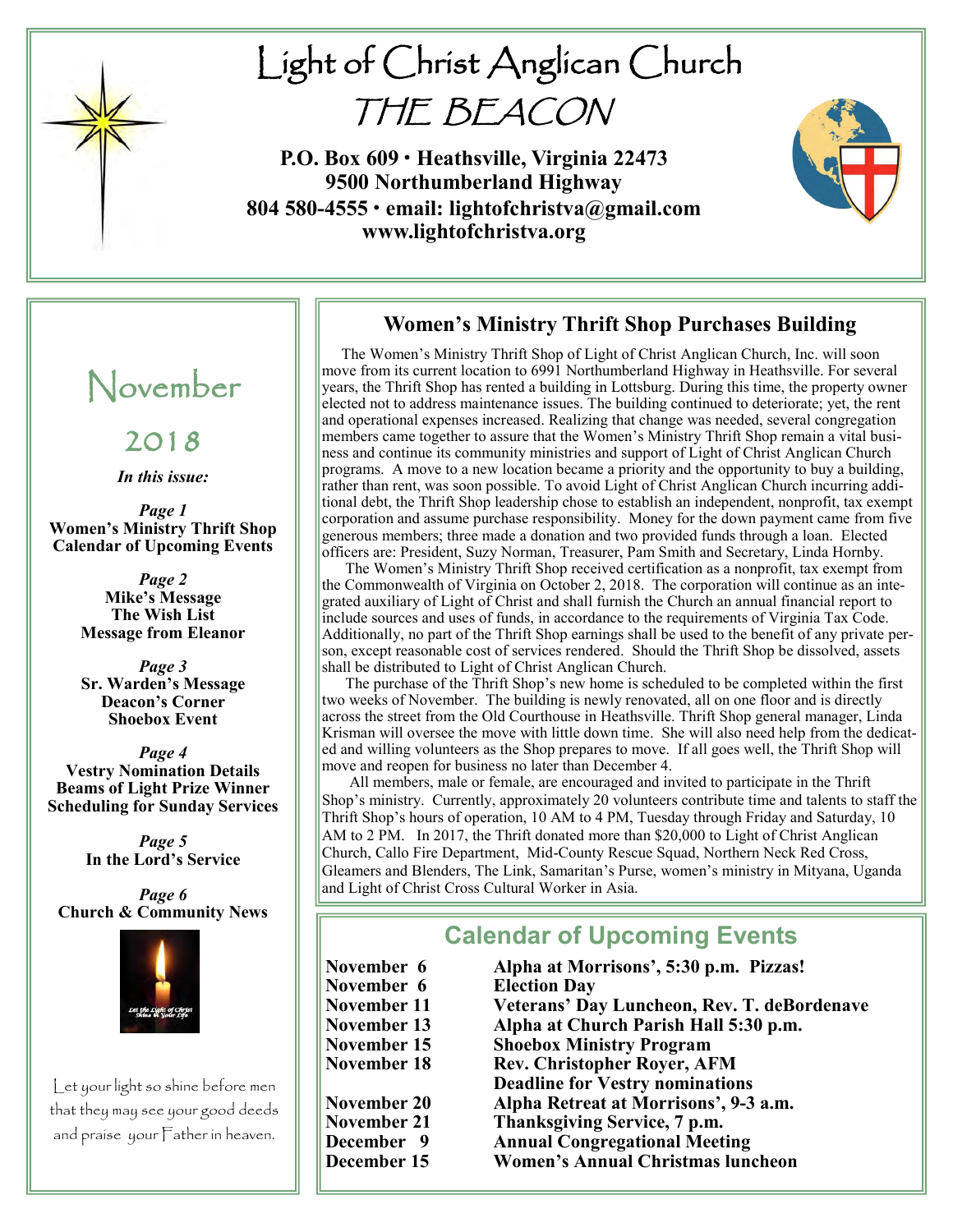

## *Mike's Message*

*"As each has received a gift, use it to serve one another, as good stewards of God's varied grace: whoever speaks, as one who speaks oracles of God; whoever serves, as one who serves by the strength that God supplies—in order that in everything God may be glorified through Jesus Christ. To him belong glory and dominion forever and ever. Amen 1 Peter 4:10-11*

Next month, we will hold our annual meeting on Sunday, December 9. We will have a catered lunch together and then our meeting. Please plan on being available to participate in both. Over the next month, please be prayerfully considering your recommendations for two new vestry members. There will be a box in the narthex for your choices. At the meeting, we will elect two new members of the vestry, as Harrison Williams and Bart Morrison are rotating off the vestry with their designated terms completed. Please take the time to thank each man for a job very well done.

Harrison has been the Junior Warden for the past three years and has done an outstanding job of setting up the new systems in our building and overcoming many shortcomings and flaws in our new structure. He has left us with a carefully put together book of all the systems in our building and the proper people to call should there be a system failure. He has been God's man for the moment and each of us should be grateful to have had someone with his experience in building management and integrated systems.

The vestry has decided that the next Junior Warden should not realistically be expected to take on the almost full-time workload that Harrison has shouldered the past 3 years. Fortunately, he has left us with the operating manual that even I can understand. In light of this, we have hired John Frederick to be our part-time Sexton. He will be responsible for building maintenance both inside and out. This will replace the outside contractors who have been responsible for the janitorial service and lawn care. We feel this will work out better on all fronts. The next Junior Warden will be able to rely on John to take care of the day-to-day operation of our church building and grounds and will not need to be as "hands on" as Harrison has been.

Bart Morrison has been my Senior Warden for the past year and I have found his tireless efforts and servant's heart indispensable. He has stepped up and shouldered every responsibility that I have given him without complaint and has not only given of his time, but has been very generous with his resources. He has been my "go to guy" on every project and planning session and has proven a faithful and reliable friend. He has also served as delegate representing Light of Christ to

the Diocese of the Mid-Atlantic Synod conference the past two years. Both of these men have shown what is means to serve with humility, distinction and a godly attitude. Thank you both!

At the Annual meeting we will also be discussing how we should be moving forward into the future. 2018 has proven a difficult year for our family in the loss of many friends to death and others who have moved away from the area. We believe that God has a definite plan for our congregation and look forward to sharing with you the vision for the near future as exciting opportunities are unfolding.

You will notice a new section in *The Beacon* beginning this month. It will simply be called *"The Wish List".* It will list those things that we need for church ministries or day-to-day operation, but are not items that are budgeted for. These will be items that have been brought to the attention of the vestry and treasurer and approved as needed, but not affordable at that time. If there is something that you feel the church needs to have, then notify Joyce or myself through e-mail or a handwritten note, and we will submit it for consideration. If we feel that it would be a good idea but not affordable at that time, it will be placed on the wish list. We currently have an item recommended for purchase and the vestry has given the approval to place this on the "*Wish List"* below and the specifications on the Parish Hall board.

Blessings! Mike Moffitt

#### **THE WISH LIST**

*Item #1 -* Commercial Coffee maker. The ladies in the kitchen have a hard time lugging around the 2-gallon coffee pot and it has been suggested that the commercial coffee maker is the perfect solution. It would be installed in the kitchen near the water source that would feed it. Once the coffee is brewed, it would be transferred into the provided 1-gallon pump dispen-sers and placed on the counter. Meantime more coffee is made ready for transfer. You can see these types of commercial coffee makers at many convenience stores.

Price installed- Approx. \$2500

Dear brothers and sisters in Christ,

I want to thank you for all your prayers and cards the past several months, concerning my health issues and the sudden death of my dear sister, Nancy. They certainly bolster my spirits and soothed my heart. You certainly reflected the love of Christ, for which I am so appreciative. I especially thank you for praying for Nancy for over 2 years, you were united in prayer with her congregation, St. John's Lutheran Church in Winston-Salem, NC. I felt that connection deeply 2 weeks ago when I spoke at her funeral service and saw your faces in my heart sitting beside Nancy's friends and family, as I looked out over the congregation, all united through prayers and love. I felt like I was in heaven! Thank you!!!

I am still seeking medical advice concerning my atrial fibrillation and the hole in my heart. I hope you will continue to pray for me dear friends.

In love and joy, Eleanor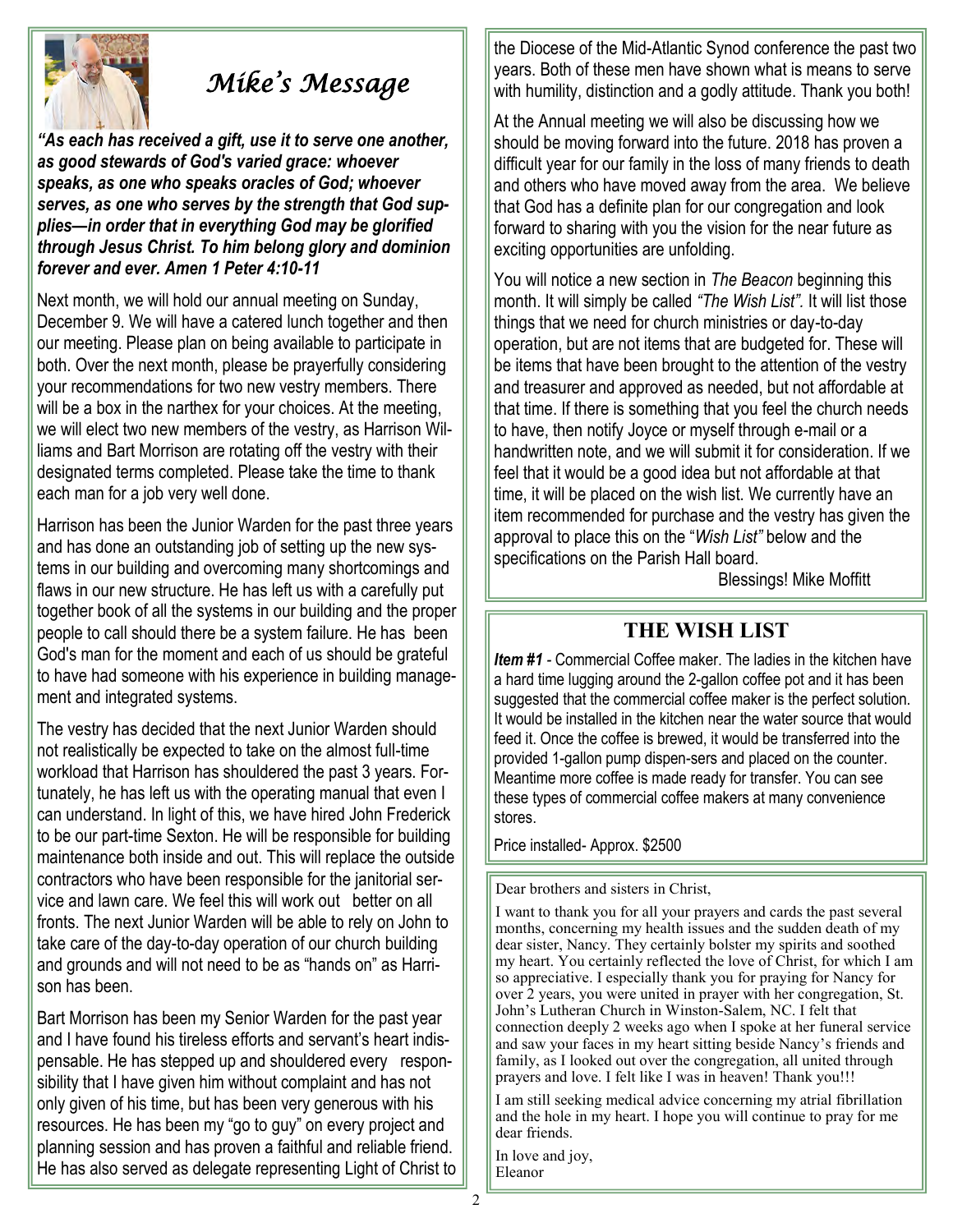#### Dear Brother and Sisters,

As our dear friend and partner in ministry, Bishop Stephen Kazimba is fond of saying—Praise God from whom all blessings flow! On October 27, Bp. Stephen and Maama Margaret celebrated 10 years of service to our Lord in the Diocese of Mityana. On this day, a grand thanksgiving celebration was held for the dedication of St. Andrews cathedral. We, at Light of Christ, have been richly blessed to participate in this magnificent Kingdom work over the years. On behalf of LoC, Pastor Mike sent a warm letter of greetings and blessings to Bp. Stephen, in addition, a gift of \$4,560 in support of the new cathedral. Bp. Stephen and Maama Margaret send their heartfelt thanks and blessings to you for your steadfast love and partnership over the years and prayerfully look forward to our next joyous meeting!



In Christ, Bart Morrison



## **Thursday, Nov. 15**

The time is drawing near when we will get together to finish filling the Samaritan Purse boxes! (Followed by a soup and salad luncheon.)

Please bring in your finished boxes or things to go into the boxes. Some suggestions: soap and plastic dish with cover, small flashlight and batteries, new short-sleeved shirts (no writing), toothbrush with holder (no toothpaste), pencils, erasers, colored pencils, sharpeners, good quality pens for kids aged 10-14 in black, red, green and blue. Some "wow" gifts: jump ropes, bandaids, comb hair elastics or headbands for girls, marbles, a harmonica, a simple watch or a solar calculator for older kids, sunglasses, socks. For the youngest girls, a baby doll with light brown skin and no hair. For the youngest boys, a toy car, truck or airplane. (The ones with bigger wheels that are made for toddlers and are larger than Matchbox size.)

**DO NOT include the following**: used or damaged goods, war -related items, such as toy guns, knives, etc., seeds, chocolate or any other food, liquids or lotions, med's or vitamins, breakable items such as glass containers, or aerosol cans.



## **Deacon's Corner**

The Auction event is behind us now! We can sing praises to God for the beautiful weather and the labor of love that was shown throughout the experience by the faithful and generous servants from this congregation. My favorite part of this experience was watching the way everyone came together to accomplish a task for the glory of God. It is a joy and blessing to work with brothers and sisters in Christ even on our worst days!

This is a summary of income and expenses from the fall auction event. The complete report is on the bulletin board in the parish hall. Keep in mind that there may be a few minor changes as final processing of bills and receipts is tallied.

> Expenses: \$1612.20 Income: \$8133.73

Vestry Allocation of Income Received: \$2217 to the LOC Building Fund \$4304.53 to the LOC General Fund (any changes will be absorbed here)

A few of us met afterwards to discuss what we achieved and what we learned from this experience. The narrative report is also on the parish hall bulletin. Overall, this was an event that represented LOC well, brought many of us together to accomplish the goal, and raised some funds. There was an overwhelming amount of work that was required over a short time period to plan for this event, but there was laughter, fun, stressful and sleepless nights, a few tears, and many thanks to all those who helped to pull this off! We have many talents among us to be thankful for! Praise be to God!

#### **Scheduling of Meeting Space/Time**

Please let Joyce know when you plan to have a meeting at the church and where you plan to have that meeting. The dry erase wall calendar will be moved shortly to the church office wall, where you can check the times available and add your meeting times. Joyce will coordinate this. We most likely will not have a problem finding space to meet, but it will be very helpful to know who is coming and what to expect!

Deacon Mary Swann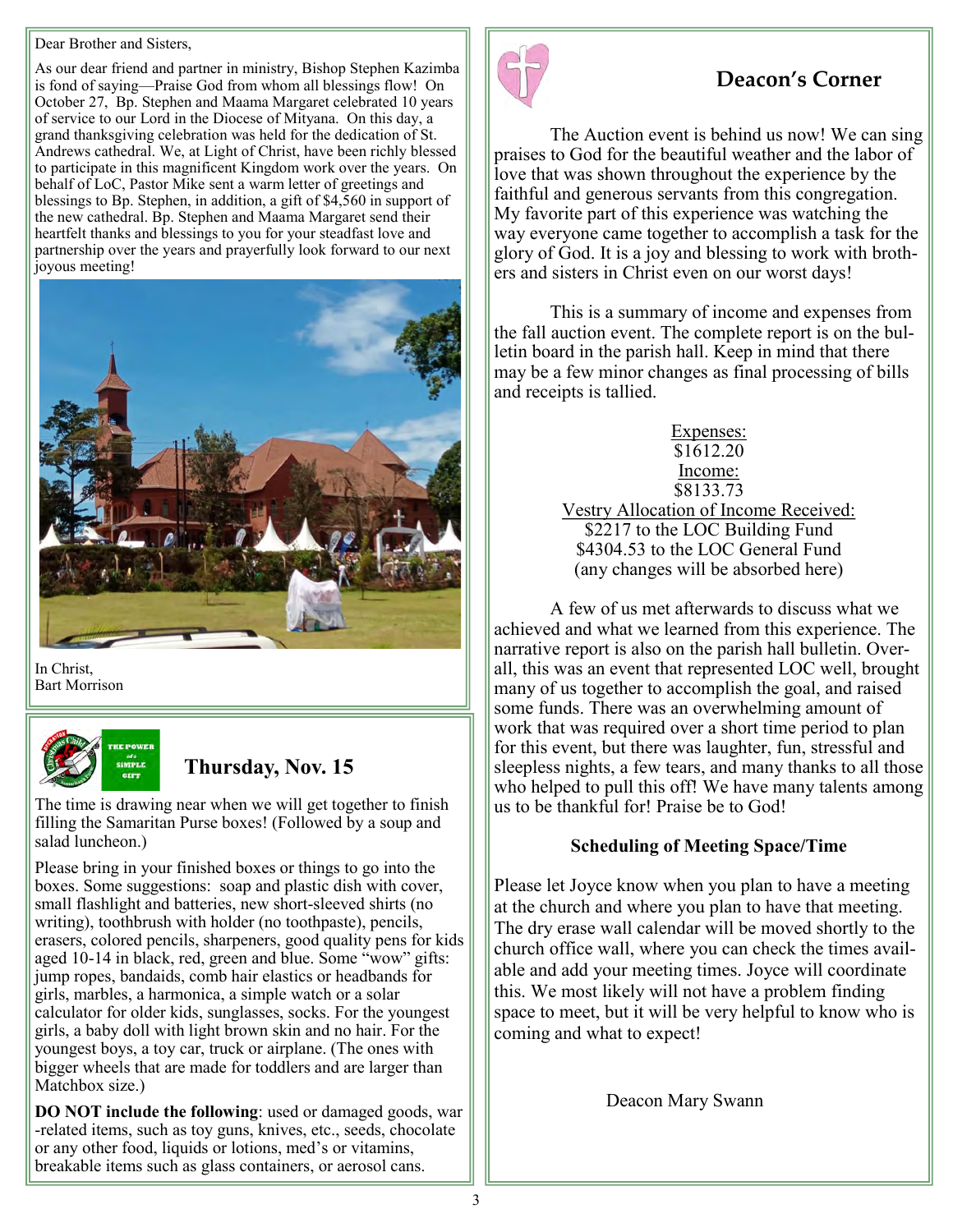Please submit nominations in the box on the table in the parish hall using the official vestry nomination forms found next to the box. Be sure to obtain the consent of the person you wish to nominate and be aware that vestry members must be members in good standing of the Light of Christ congregation.

## Deadline for nominations is Sunday, November 18.

#### **Scheduling for Sunday Service**

We have noticed some overlapping and confusion in the scheduling of those in service on Sunday mornings. Please do your part to keep this running smoothly!

- Joyce sends an email to those who are scheduled early in the week, usually Monday (or a phone call if you don't receive email). Please check this if you think you are on duty in any role.
- If you are scheduled and cannot be present, it is your responsibility to find a replacement and let Joyce know who that will be. She has the bulletin done by Wednesday. Last minute changes will be addressed by the vestry person on duty that day.

Here's how the scheduling works for now: Doug Smoot-ushers and greeters Priscilla Williams- Altar Guild Steve Proctor- Altar Rail Ministers Dave Gwaltney - Acolytes

Coffee Hour - volunteer sign-ups for now (volunteers needed for remainder of this year) Joyce Olverson- nursery, eucharistic ministers, lesson readers, vestry person on duty

Everything passes through the church office, so be sure Joyce has the correct information in a timely manner, so that she can coordinate.

## **Beams of Light Auction Prize Redeemed**



On Friday, October 19, Stan Rasberry welcomed passengers, Betty Cralle and her cousin from Tidwell, Ann Herbert, aboard his Piper Turbo Arrow III for an aerial sightseeing tour, won by Betty at Light of Christ's Beams of Light Auction and Bake Sale.

The weather was clear and picture perfect as they lifted off from Tappahannock-Essex Airport. As they flew across the Yeocomico, Potomac and Rappahannock Rivers, Stan pointed out interesting landmarks and treated Betty to a bird's eye-view of her home on Mundy Point before heading father east. Stan's tour took them over the Calvert Cliffs Nuclear Power Plant, near Solomon's Island and included a stop at the Cambridge, Maryland, airport for lunch at Kay's. According to Betty, "The crab cake was the best and the amazing thing was that most of the vehicles in the parking area were planes; others had also flown-in for lunch! Stan is a terrific pilot, an entertaining tour guide and generously gave us a three hour tour. A bargain from my

## Christmas Poinsettias

to remember or honor loved ones and beautify the sanctuary for Christmas worship

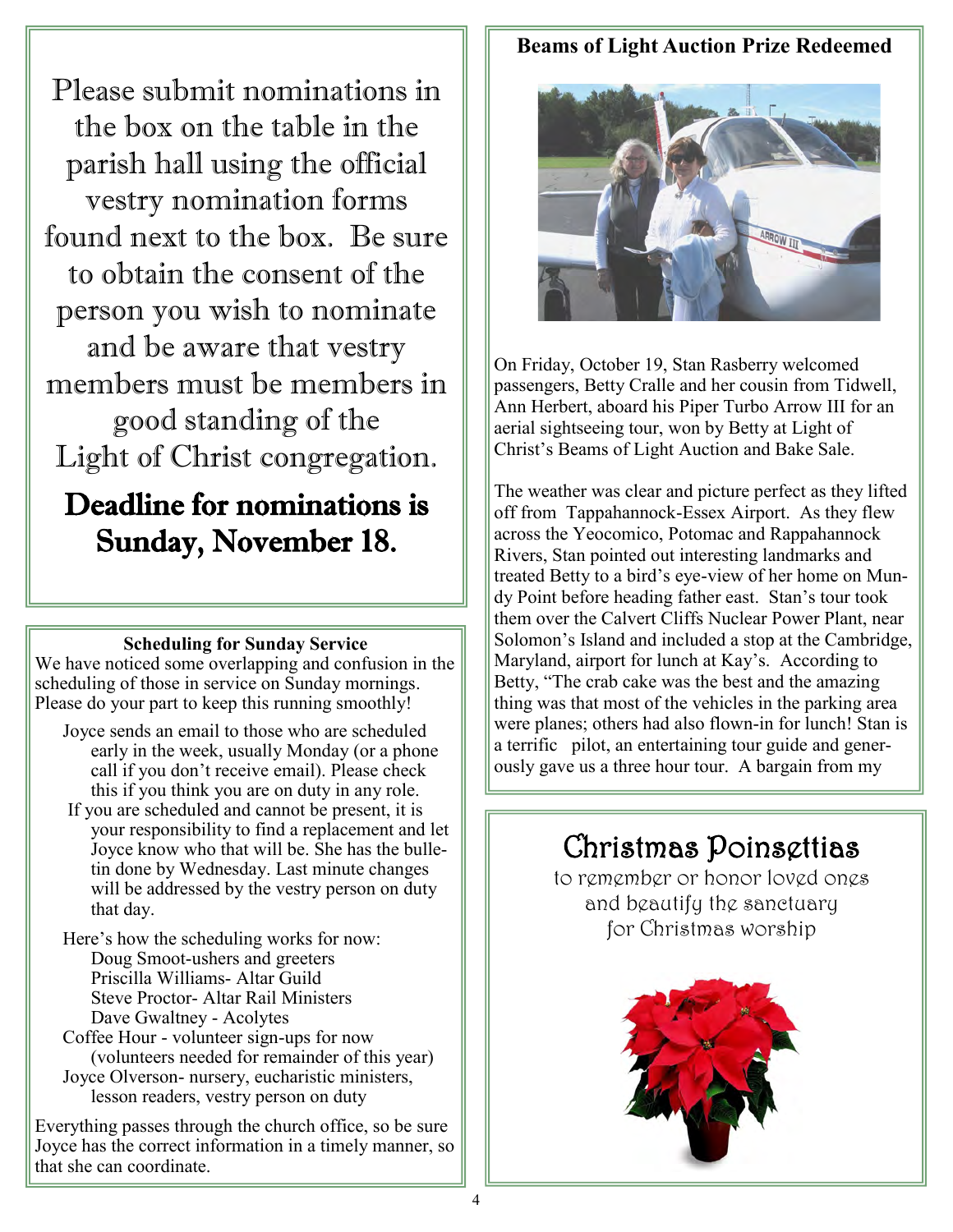## **IN THE LORD'S SERVICE**

#### **Acolytes**

| Nov 4  | Hannah Hamlett      |
|--------|---------------------|
| Nov 11 | Constance McDearmon |
| Nov 18 | Jane Wrightson      |
| Nov 21 | Dave Gwaltney       |
| Nov 25 | Ed Feddeman         |
|        |                     |

#### **Lesson Readers**

| Nov           | Julie Pritchard (L)  |
|---------------|----------------------|
|               | Lyn Conley (P)       |
| Nov 11        | Jeanne Hickey (L)    |
|               | Ed Feddeman (P)      |
| Nov 18        | Susan Read (L)       |
|               | Bill Tracey (P)      |
| <b>Nov 25</b> | Phyllis TeStrake (L) |
|               | Howard York (P)      |

#### **Eucharist Ministers**

| Δ      | <b>Harrison and Priscilla Williams</b> |
|--------|----------------------------------------|
| Nov 11 | Frank McCarthy, Phyllis TeStrake       |
| Nov 18 | Tony Blackstone, Constance McDearmon   |
| Nov 25 | Bart Morrison, Suzy Norman             |
|        |                                        |

#### **Ushers**

| Nov           | 4 | <b>Bill Andrulot, Bonnie Odend'hal</b> |
|---------------|---|----------------------------------------|
| <b>Nov 11</b> |   | David and Cindy Peresluha              |
| Nov 18        |   | Dave Gwaltney, Marie Carstensen        |
| Nov 21        |   | Jim Logan, Chris Cralle                |
| Nov 25        |   | <b>Bill Tracey, Steve Proctor</b>      |
|               |   |                                        |

#### **Greeters**

| $-4$   | George Beckett, Ernie Proctor  |
|--------|--------------------------------|
| Nov 11 | Fred Wimberly, Peggy Lassanske |
| Nov 18 | Doris Myers, Julie Pritchard   |
| Nov 25 | Lynne and Howard York          |
|        |                                |

#### **Counters**

November Jan and George Beckett

#### **Altar Guild**

November Marie Carstensen, Wendy Smith

#### **Nursery**

| Nov 4 |  | Saunee Hamlett, Alison Kimmitt |  |  |
|-------|--|--------------------------------|--|--|
| - -   |  |                                |  |  |

- Nov 11 Doris Myers, Jeanette Cralle
- Nov 18 Alison Kimmitt, Saunee Hamlett<br>Nov 25 Julie Pritchard, Doris Myers
- Julie Pritchard, Doris Myers

### **Coffee Hour**

| <b>Nov</b> | 4 | <b>Need Volunteers</b>                   |
|------------|---|------------------------------------------|
| Nov 11     |   | Catered                                  |
| Nov 18     |   | Charlaine & Bill Andrulot, Jeanne Hickey |
| Nov 25     |   | Jim & Lucy Logan, Fred Wimberly          |

#### **Please let Joyce know if you are not going to be able to cover your slot or if you would like to substitute. See the revised list in Parish Hall.**

## **Altar Rail Ministers**

- George Beckett, Teresa Moffitt Nov 11 Stan Rasberry, Agnes Burke<br>Nov 18 Steve Proctor, Constance Mo Steve Proctor, Constance McDearmon
- Nov 25 Jim Conley, Marion Mitchell

## **Vestry Person on Duty**

- Nov 4 David Peresluha<br>Nov 11 Harrison Williams Harrison Williams
- Nov 18 Ernie Proctor
- Nov 25 Barbara Seed

## Happy November Birthdays!

| Nov<br>$\mathbf 1$<br>Nov<br>- 2<br><b>Nov</b><br>-4<br>Nov <sub>5</sub><br>Nov<br>- 9<br>Nov 14<br>Nov 20<br>Nov 21 | Linda Krisman<br>Herb Smith<br>Linda Hornby, Marley Kimmitt<br>Saunee Hamlett<br><b>Tom Kimmitt</b><br><b>Faith Sinclair</b><br><b>Grace Rice</b><br>Doug Smoot |
|----------------------------------------------------------------------------------------------------------------------|-----------------------------------------------------------------------------------------------------------------------------------------------------------------|
|                                                                                                                      |                                                                                                                                                                 |
| Nov 26                                                                                                               | Sharon Baldacci, Priscilla Williams                                                                                                                             |
|                                                                                                                      |                                                                                                                                                                 |

### Happy November Anniversaries!

- Nov 7 Phyllis and William Tracey Nov 10 Judy and Ward LeHardy<br>Nov 24 Judy and Stan Rasberry Judy and Stan Rasberry
- Nov 30 David and Cindy Peresluha

*O God, our times are in your hand: Look with favor, we pray, on your servants named above, as they begin another year. Grant that they may grow in wisdom and grace, and strengthen their trust in your goodness all the days of their lives;*